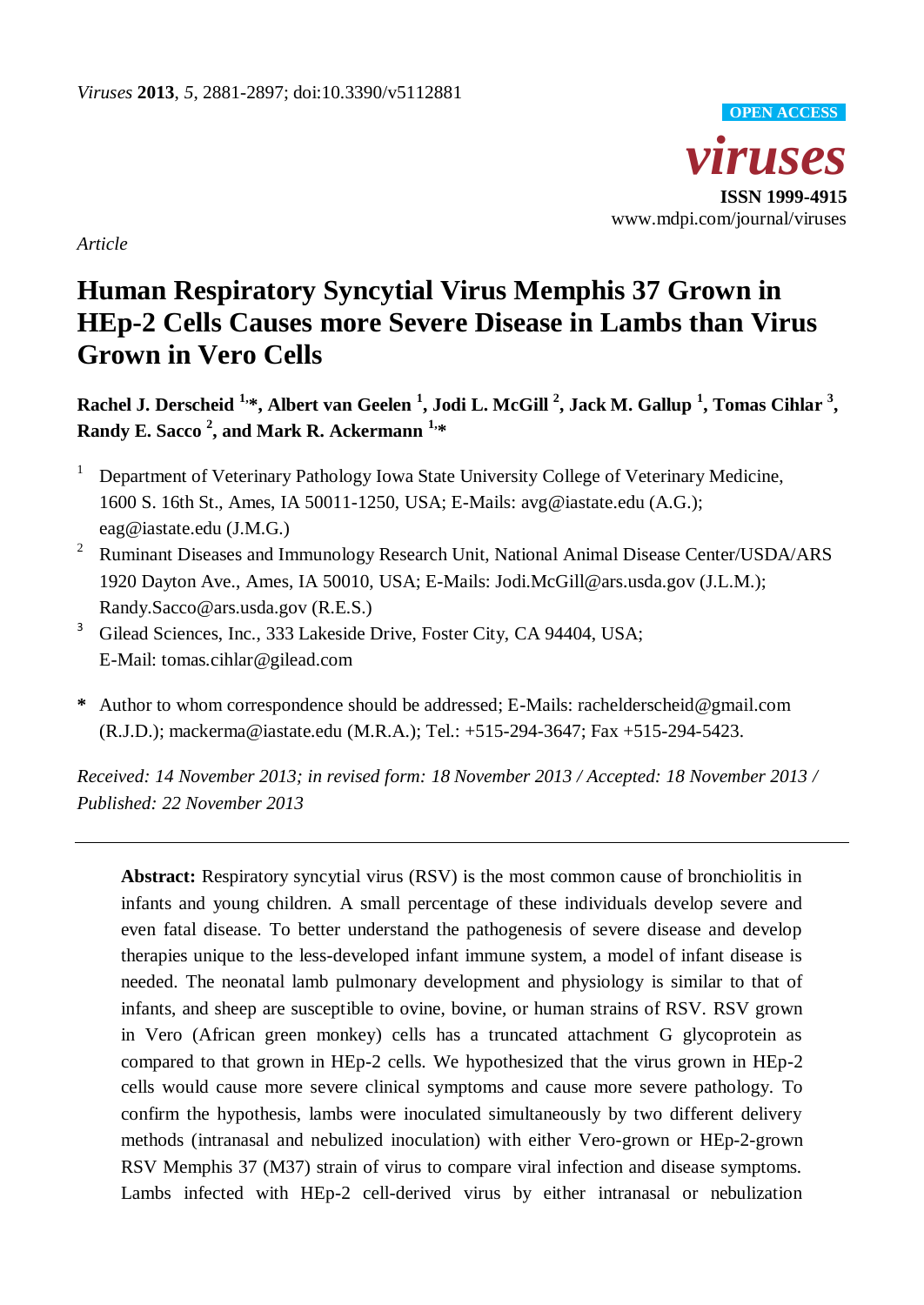inoculation had significantly higher levels of viral RNA in lungs as well as greater clinical disease including both gross and histopathologic lesions compared to lambs similarly inoculated with Vero-grown virus. Thus, our results provide convincing *in vivo* evidence for differences in viral infectivity that corroborate previous *in vitro* mechanistic studies demonstrating differences in the G glycoprotein expression by RSV grown in Vero cells.

**Keywords:** G protein; HEp-2; Infant; lamb; lung; respiratory syncytial virus (RSV); Vero

## **1. Introduction**

Respiratory syncytial virus (RSV) is a *Paramyxovirus* in the subfamily *Pneumovirinae* that is present worldwide, causing a range of respiratory disease in infants to the elderly [1–4]. Clinical manifestations primarily occur in infants, young children, elderly, or the immunocompromised, and the greatest morbidity and mortality occurs in infants and young children with an estimated 33.8 million cases per year of RSV lower respiratory disease in children under 5 years of age [1,3,4]. This population has a unique immune system that plays an integral role in disease progression; however, most animal models of disease are in adults.

Lambs have a less-developed immune system than adult sheep and similar lung development and structure to infants [5]. While rodents, the primary RSV-model species, demonstrate post-natal pulmonary alveolarization (the final stage of lung development), alveolarization in lungs of lambs begins prenatally as in humans [6,7]. Lung epithelium plays an active role in immunity [8] and the degree of maturation at the time of initial RSV infection is important to both in the increased morbidity and severity of disease in children. Also, instead of a simple bifurcation into two lung lobes, sheep have dichotomous branching into multiple lobes which is important in viral inoculation, delivery of possible therapies, and respiratory function. In addition, sheep are naturally susceptible to ovine and bovine strains of RSV and experimentally develop disease when inoculated with bovine RSV (bRSV) or human RSV (hRSV) [5,9,10]. These features make neonatal lambs a very attractive model for RSV infection in infants.

The G glycoprotein is a transmembrane protein embedded in the viral envelope and also occurs as a secreted protein [11–14]. The G protein is heavily glycosylated through post-translational modification in the endoplasmic reticulum and Golgi apparatus [15,16]. G protein attachment by Paramyxovirinae viruses to host cell membrane causes a structural change in the fusion protein (F), allowing the virus to incorporate its envelope into the host cell membrane [17]. The secreted form of the viral glycoprotein is involved in immune modulation and evasion [11,18]. While not essential for viral replication or infection, virus lacking G protein is attenuated [19,20]. HRSV will replicate in Vero cells; however, RSV grown in Vero cells produces a truncated attachment G glycoprotein that is approximately 55kDa rather than 90kDa [21]. Early *in vitro* studies that identified the G protein reported different sizes, likely due to the use of African green monkey cell lines versus other cell lines [13,22]. Ultrastructurally, RSV viral inclusions of Vero cells differ from those in HeLa or other cell lines, and syncytia are reportedly fewer [23,24].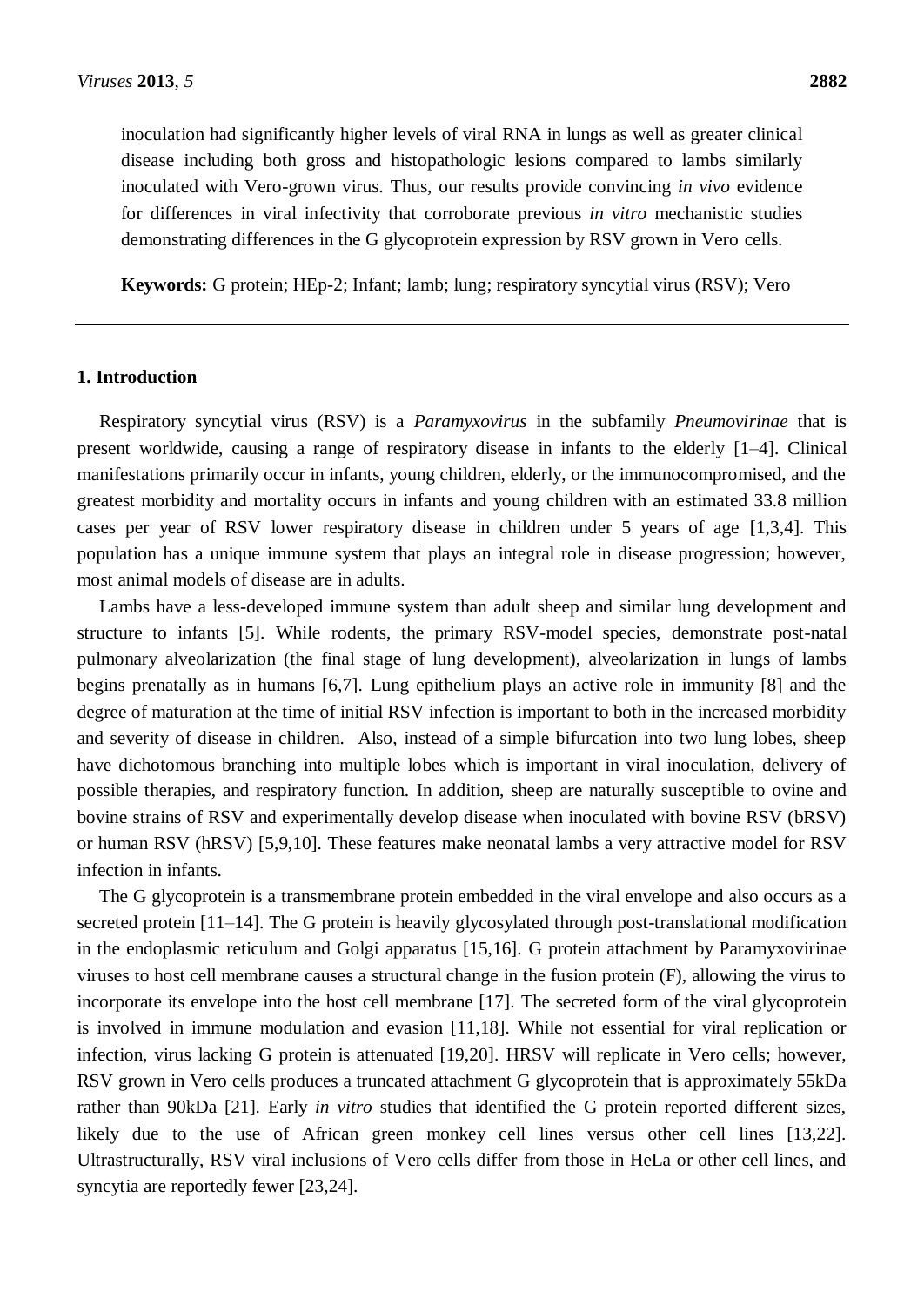Based on *in vitro* studies comparing Vero-grown RSV to virus grown in other cell lines, we hypothesized that HEp-2-grown RSV would cause more severe disease as evidenced by clinical disease, gross and histologic lesions, and viral replication [21]. This was tested by infecting neonatal lambs through two different inoculation routes with virus grown in each of the two cell types.

#### **2. Methods**

#### *2.1. Experimental Design*

The studies use Memphis 37 RSV strain that was provided by Meridian BioSciences, Inc. (Memphis, TN, USA) at 6 passages on Vero cells and then again passaged in our laboratory on either Vero or HEp-2 cells for two additional passes for preparation of inoculum. Briefly, one T-75 flask (Techno Plastic Products, Sigma, MO, USA) with HEp-2 cells at approximately 80% confluence was infected at an MOI of 0.5 and virus was harvested after 36 h. With this virus  $2 \times T$ -300 flasks with Vero cells at 80%–90% confluence and  $2 \times T$ -300 flasks with HEp-2 cells at 80% confluence were infected at an MOI between 0.5 and 1. Two to three days later, when virtually all cells were infected (exhibiting numerous syncytia), but still attached, the virus was harvested by scraping the cells from the flasks and clarifying the supernatant at  $2500 \times g$ . Sucrose was added to 8% and the virus stock was frozen at −80 °C and titered for infectivity on HEp-2 cells. RSV M37 is a wild type RSV-A first isolated from infected humans and used in human clinical studies [25]. The amount and dose of virus used in these studies is similar to those from our previous work with RSV A2 strain [10].

Neonatal lambs (2–5 days of age) were randomly assigned to four groups, a control group ( $n = 4$ ), intranasally-inoculated Vero-grown (INV) M37 (*n* = 4), intranasally-inoculated HEp-2-grown (INH) M37 ( $n = 4$ ), nebulized Vero-grown (NeV) M37 ( $n = 2$ ), or nebulized HEp-2-grown (NeH) ( $n = 5$ ). Each intranasally-inoculated lamb received 2 mL/nostril of  $1 \times 10^7$  pfu/mL in DMEM inoculum administered via a syringe attached to a mucosal atomization device (Wolfe Tory Medical, Inc., Salt Lake City, UT, USA). Control lambs were inoculated intranasally with 2 mL/nostril cell growth media. Lung tissue was collected from all lambs at six days post-inoculation as this is the timepoint of peak viral lesions [5,9,10]. Because NeV lambs had the potential to have reduced lesions (according to our hypothesis), additional lambs  $(n = 4)$  were similarly nebulized with Vero-grown virus and tissues were collected at 3  $(n = 2)$  and 14  $(n = 2)$  days post-inoculation  $(p,i)$  and used to confirm that disease/lesions did not occur outside the 6-day timepoint. Each nebulized lamb received 3 mL of  $1 \times 10^6$  pfu/mL in DMEM for 10 min using a jet Nebulizer (VixOne) at 32 PSI (Philips Respironics Air Compressor, Andover, MA, USA) attached to a conical mask with an oval gasket in which the nose and mouth of the lamb was inserted. All lambs received daily antibiotics (Ceftiofur, 1–2 mg/kg, intramuscular) to prevent secondary bacterial infection. Lambs were monitored daily for clinical signs of respiratory disease and overall health. Clinical features were recorded daily and lung tissues were collected six days p.i. Animals were euthanized by sodium pentobarbital. Animal use and experimental procedures were approved by Iowa State University's Animal Care and Use Committee.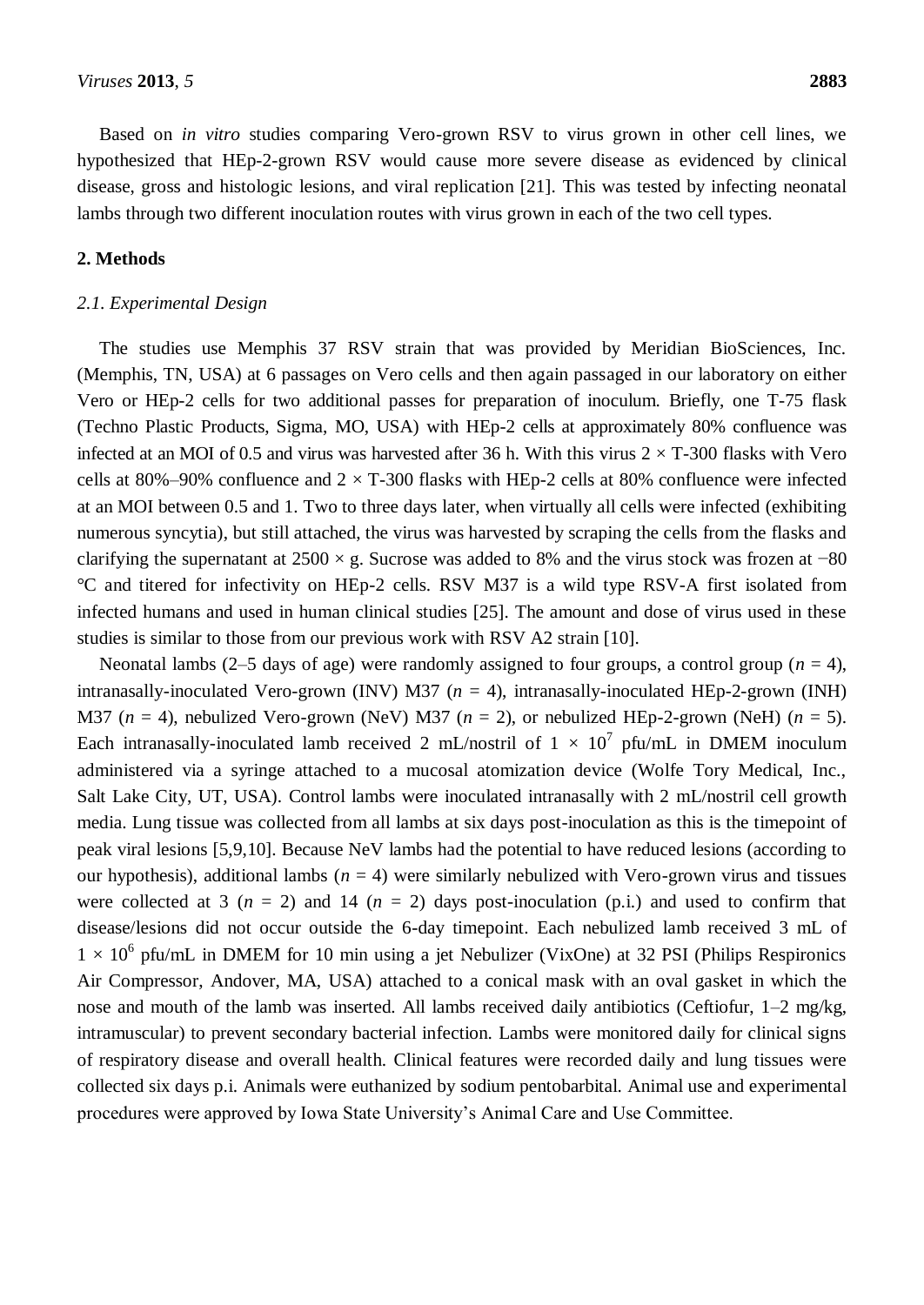#### *2.2. Western Blotting for G Protein*

M37 was passed in Vero or HEp-2 cells twice as described above, then cell pellets from mock or infected Vero and HEp-2 cells were solubilized with commercial cell lysis buffer (BD Pharmingen, San Jose, CA, USA) containing a 1X concentration of cOmplete Mini Protease Inhibitor Cocktail with EDTA (Roche, Indianapolis, IN, USA). Protein concentrations were determined using the BCA Protein Assay kit per manufacturers' instructions (Pierce, Rockford, IL, USA). Samples were reduced in Laemmli sample buffer with 5% β-mercaptoethanol and heated to 70 °C for 5 min, then 20 μg of sample were loaded into a 10% polyacrylamide gel containing sodium dodecyl sulfate and separated by electrophoresis. Proteins were transferred to nitrocellulose membranes using the iBlot Gel Transfer system (Invitrogen, Carlsbad, CA, USA) and the membranes were blocked for 30 min using StartingBlock Blocking Buffer (Thermo Scientific, Waltham, MA, USA). Membranes were probed with primary mouse anti-RSV G-protein monoclonal antibody (Clone 131/2G, Millipore) overnight at 4 °C in Tris buffered saline containing 0.1% Tween-20 (TBST) and 5% nonfat milk. Membranes were washed for 1 h in TBST with 5 or more buffer changes, then incubated for 1 h at room temperature in 5% nonfat milk-TBST with horseradish peroxidase (HRP)-labeled goat anti-mouse (Jackson ImmunoResearch). After washing, membranes were exposed to SuperSignal West Dura Extended Duration Substrate or SuperSignal West Femto Chemiluminescent Substrate (both from Pierce) and exposed to film. Protein sizes were estimated by comparing to Benchmark Prestained Protein Ladder (Invitrogen).

## *2.3. Post-Mortem*

After euthanasia the thorax was opened, lungs were removed, and gross lesions were scored and photographed *in vivo* and *ex vivo*. Tissue samples were collected uniformly from all animals. Briefly, multiple samples from each lobe were snap-frozen in liquid nitrogen for RNA isolation and one-step reverse transcription quantitative polymerase chain reaction (RT-qPCR), two samples from each lobe were placed in tissue cassettes and put in 10% neutral-buffered formalin for histological and immunohistochemical analysis by a board-certified veterinary pathologist (Ackermann).

## *2.4. One-Step Reverse Transcription Quantitative PCR for RSV and Cytokine mRNA Levels*

Whole vials of right and left cranial, right and left middle, and accessory lobes were homogenized in TRIzol (Invitrogen, Carlsbad, CA, USA), then pooled for each animal to create a composite slurry. RNA isolation continued per manufacturer's instructions (Invitrogen), followed by DNase treatment (Ambion, TURBO DNase, Austin, TX, USA), then diluted 1:10 with a combination of RNaseOUT (Invitrogen) and nuclease-free water (Invitrogen). Spectrophotometry (NanoDrop, Thermo Scientific) was used to assess each sample for purity and total RNA. Agilent Bioanalyzer 2100 analysis of RNA routinely showed RIN values of 8.0 or higher. Hydrolysis probe-based one-step RT-qPCR was carried out using One-Step Fast qRT-PCR Kit master mix (Quanta, BioScience, Gaithersburg, MD, USA) in a GeneAmp 5700 Sequence Detection System (Applied Biosystems, Carlsbad, CA, USA) employing PREXCEL-Q for all set up calculations [26]. Primer and probe sequences (Table 1) have been previously used in our lab. All sequences were generated using ABI Primer Express 2.0 software. All samples were diluted to achieve a final RT-qPCR concentration of  $0.784$  ng/ $\mu$ L. Each sample was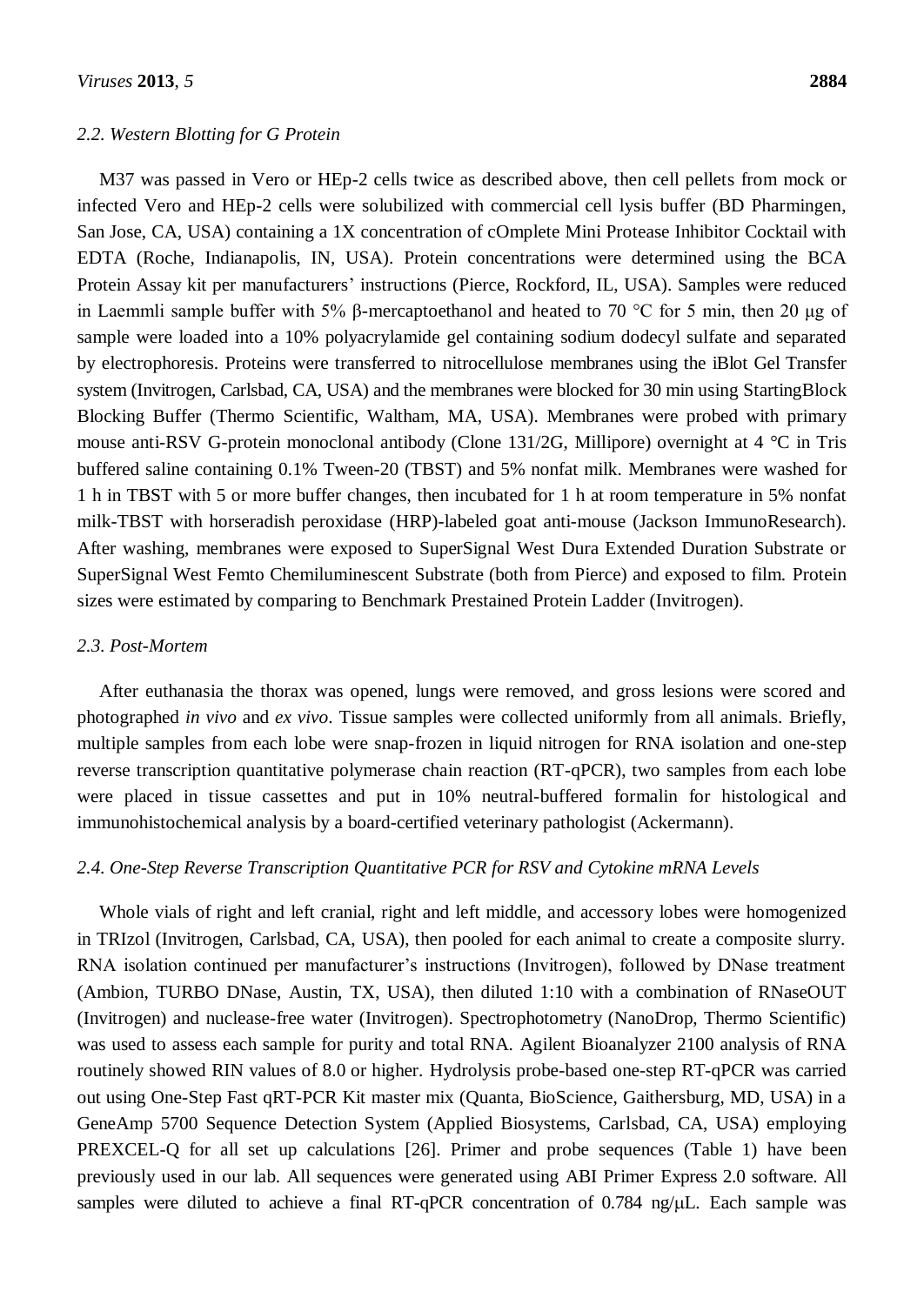assessed in duplicate and each target gene amplification Cq converted to a relative quantity (rQ) based on the standard curve and using the following equation:  $rQ = 10^{((Cq-b)/m)}$ , where Cq is the target quantification cycle, and b and m are the y-intercept and slope, respectively, from the Stock I-derived standard curve for each target [26]. The efficiency-corrected delta Cq ( $E_{AMP}^{\,\,\,\,\,\,\,\,\Delta Cq}$ ) method was employed for RT-qPCR quantification analysis.

| M37 hRSV    | Fwd:   | GCTCTTAGCAAAGTCAAGTTGAACGA              | <b>IFNY</b>   | Fwd:   | TGGAGGACTTCAAAAGGCTGAT               |
|-------------|--------|-----------------------------------------|---------------|--------|--------------------------------------|
|             | Rev:   | <b>TGCTCCGTTGGATGGTGTATT</b>            |               | Rev:   | GATGGCTTTGCGCTGGAT                   |
|             | Probe: | 6FAM-ACACTCAACAAAGATCAACTTCTGTCATCCAGC  |               | Probe: | 6FAM-CAAATTCCGGTGGATGATCTGC-TAMRA    |
| <b>CCSP</b> | Fwd:   | CAG CCC TGA CGA AGA CAT GA              | TNF $\alpha$  | Fwd:   | CAACCTGGGACACCCAGAAT                 |
|             | Rev:   | GGG TGT CTA CCA GCG TCT TCA             |               | Rev:   | TCTCAAGGAACGTTGCGAAGT                |
|             | Probe: | 6FAM-AGA GGC AAC AAG TCA G-MGBNFQ       |               | Probe: | 6FAM-CAAGGGCCAGGGTTCTTACCGGAA-TAMRA  |
| SP-A        | Fwd:   | TGA CCC TTA TGC TCC TCT GGA T           | TGF ß         | Fwd:   | <b>TGTGTTCGTCAGCTCTACATTGAC</b>      |
|             | Rev:   | GGG CTT CCA AGA CAA ACT TCC T           |               | Rev:   | TAGCCCTTGGGTTCGTGAAT                 |
|             | Probe: | 6FAM-TGG CTT CTG GCC TCG AGT GCG -TAMRA |               | Probe: | 6FAM-TCCAGCCCAGGTCCTTCCGGA-TAMRA     |
| IL-6        | Fwd:   | <b>GCTGCTCCTGGTGATGACTTC</b>            | MCP1 $\alpha$ | Fwd:   | <b>GCTGTGATTTTCAAGACCATCCT</b>       |
|             | Rev:   | <b>GGTGGTGTCATTTTTGAAATCTTCT</b>        |               | Rev:   | <b>GGCGTCCTGGACCCATTT</b>            |
|             | Probe: | 6FAM-CTTTCCCTACCCCGGGTCCCCTG-MBGNFQ     |               | Probe: | 6FAM-AAAGAGTTTTGTGCAGACCCCAACC-TAMRA |
| IL-8        | Fwd:   | <b>TTCCAAGCTGGCTGTTGCT</b>              | <b>MIP1</b> α | Fwd:   | CAGCAGCCAGTGCTCCAA                   |
|             | Rev:   | TTGACAGAACTGCAGCTTCACA                  |               | Rev:   | <b>ACCTGCCGGCCTTTTTTG</b>            |
|             | Probe: | 6FAM-CCGCTTTCCTGCTCTCTGCAGCTC-TAMRA     |               | Probe: | 6FAM-CCTGGTGTCATCTTCCAGA-MGBNFQ      |
| IL-10       | Fwd:   | <b>GTCGGAAATGATCCAGTTTTACCT</b>         | <b>RANTES</b> | Fwd:   | TGCTTCTGCCTCCCCATATG                 |
|             | Rev:   | <b>GTCAGGCCCATGGTTCTCA</b>              |               | Rev:   | GGGCGGGAGATATAGGCAAA                 |
|             | Probe: | 6FAM-AGGAGGTGATGCCACAGG-MGBNFQ          |               | Probe: | 6FAM-CACCACGCCCTGCT-MGBNFQ           |
| IFN β       | Fwd:   | <b>TGGTTCTCCTGCTGTGTTTCTC</b>           |               |        |                                      |
|             | Rev:   | CGTTGTTGGAATCGAAGCAA                    |               |        |                                      |
|             | Probe: | 6FAM-ACCACAGCTCTTTCCAGGAGCTACA-TAMRA    |               |        |                                      |

**Table 1.** Primer and probe sequences used for real-time qPCR, 5' to 3'.

# *2.5. Gross Lesion Evaluation and Scoring*

After removal, percentage parenchymal involvement was estimated for each lung lobe by a board-certified veterinary pathologist (Ackermann). Percentages were converted to a scale using the following formula:  $0\% = 0$ ,  $1-9\% = 1$ ,  $10-39\% = 2$ ,  $40-69\% = 3$ ,  $70-100\% = 4$ . Group averages were calculated for the gross lesion score.

## *2.6. Histologic Evaluation and Scoring*

Lung histologic score was determined by estimating percent consolidation followed by conversion to a consolidation scale used by our laboratory previously [10] by a board-certified veterinary pathologist (Ackermann): 0% consolidation = 0, 1–9% consolidation = 1, 10–39% consolidation = 2, 40–69% consolidation = 3, 70–100% consolidation = 4. Group averages were calculated for the alveolar consolidation score.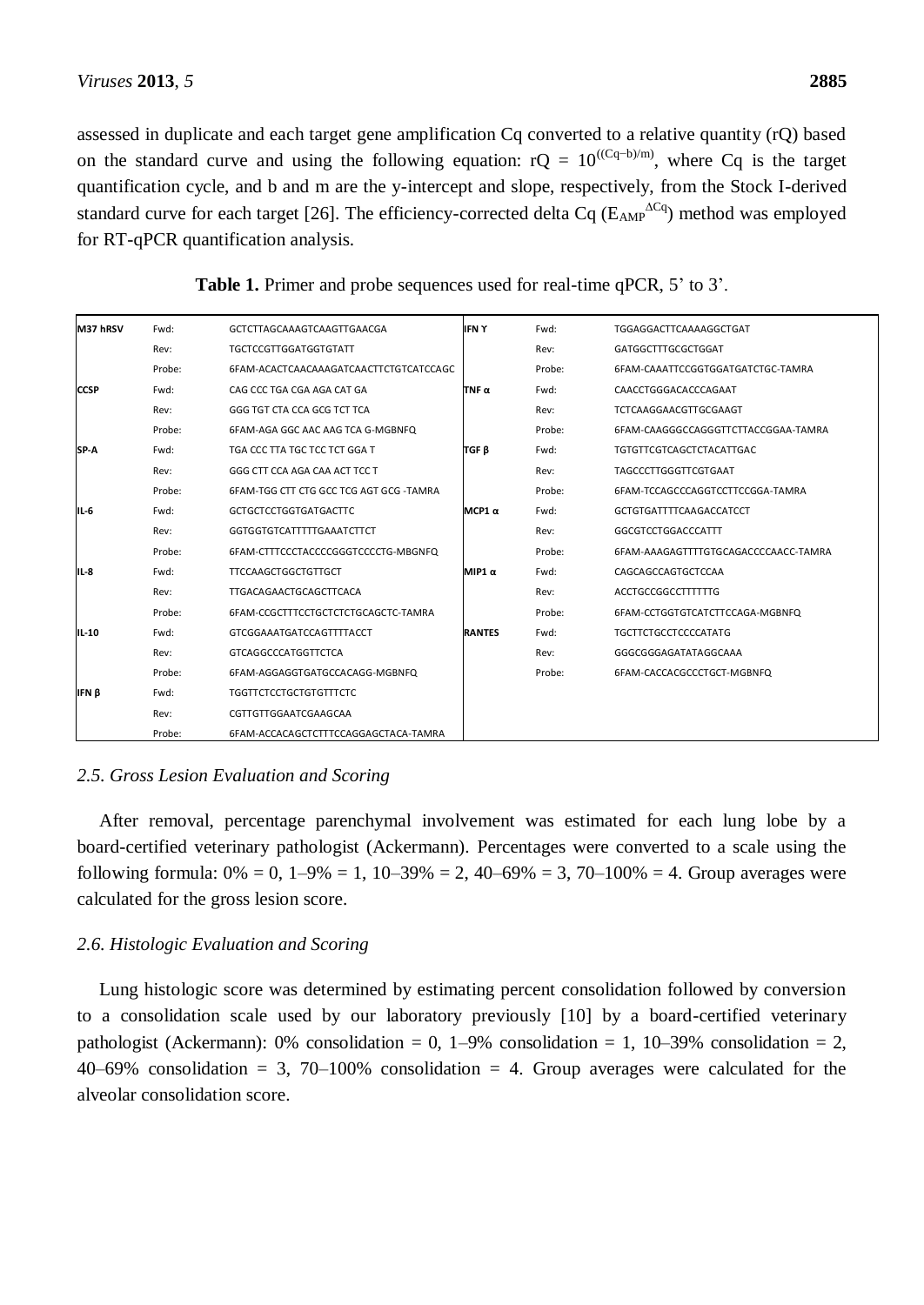#### *2.7. Immunohistochemical Detection of RSV Antigen*

Immunohistochemistry for RSV antigen was performed on paraffin-embedded tissue as described previously [10] with the following variations: instead of Pronase E antigen retrieval, after final water rinse of slides, antigen retrieval was performed in TE, pH 9.0 with heat and pressure (Decloaking Chamber™ Plus, Biocare Medical, Concord, CA, USA) using the factory default program which lasted about 40 min, during which time the peak temperature of 125°C was reached in about 18 min, and after which the system cooled down to 80°C in another 22 min. Primary polyclonal goat anti-RSV antibody (BioDesign/Meridian, San Ramon, CA, USA) was applied for 2 h at room temperature at a dilution of 1:300 instead of 1:50 as previously described. Color was developed with Nova Red (Vector, Burlingame, CA, USA), counterstaining with Harris' hematoxylin, after which slides were dehydrated and cover-slipped. Slides were then assessed for both the number of positive 20X fields (out of 20) for each slide as well as number of positive cells per 20X field by a board-certified veterinary pathologist (Ackermann). The number of positive cells per field was then given a score according to the following scale:  $0 = 0$ ,  $1 = 1-10$ ,  $2 = 11-39$ ,  $3 = 40-99$ ,  $4 = >100$ .

## *2.8. Statistical Analysis*

All analyses were performed using GraphPad Prism 5. All post-mortem data was assessed with oneway ANOVA followed by Tukey's post-test. RT-qPCR data was log transformed for normality, if necessary. All clinical data was assessed with two-way ANOVA and cumulative weight change was additionally assessed with one-way ANOVA followed by Tukey's post-test.

## **3. Results**

#### *3.1. G Protein Expression in RSV Memphis 37-infected Vero and HEp-2 Cells*

Previously, it was shown that virions produced from RSV A2- or Long-infected Vero cells displayed primarily a smaller truncated form of approximately 55 kDa, whereas the 90 kDa form was predominately detected in virions from infected HEp-2 cells [21]. To determine whether similar results are obtained when Vero and HEp-2 cells are infected with RSV Memphis 37 strain, we performed western blot analyses by electrophoresing cell lysates and probing with a monoclonal antibody that recognizes RSV G protein. As shown in Figure 1, a major 90 kDa band and a minor 55 kDa band were observed in HEp-2-infected cells, whereas a smaller intermediate form of the G protein predominated in Vero cells. It should be noted that the intermediate form of the G protein seen in the present study using RSV Memphis 37 infection of Vero cells had a deduced molecular mass that was slightly larger (65 kDa) than in a previously published report (55 kDa) by Kwilas *et al.* [21]. However, the molecular mass of the truncated G protein from RSV-infected cell lines and virions has ranged from 45 kDa to 60 kDa in several studies [27–29]. Several potential explanations for the observed size variation in the intermediate form of the G protein from infected Vero cells include: inherent difficulties in determining molecular mass of heavily glycosylated molecules; possible variation in electrophoretic mobility of molecular mass standards; or differential processing of the RSV Memphis 37 G protein in Vero cells.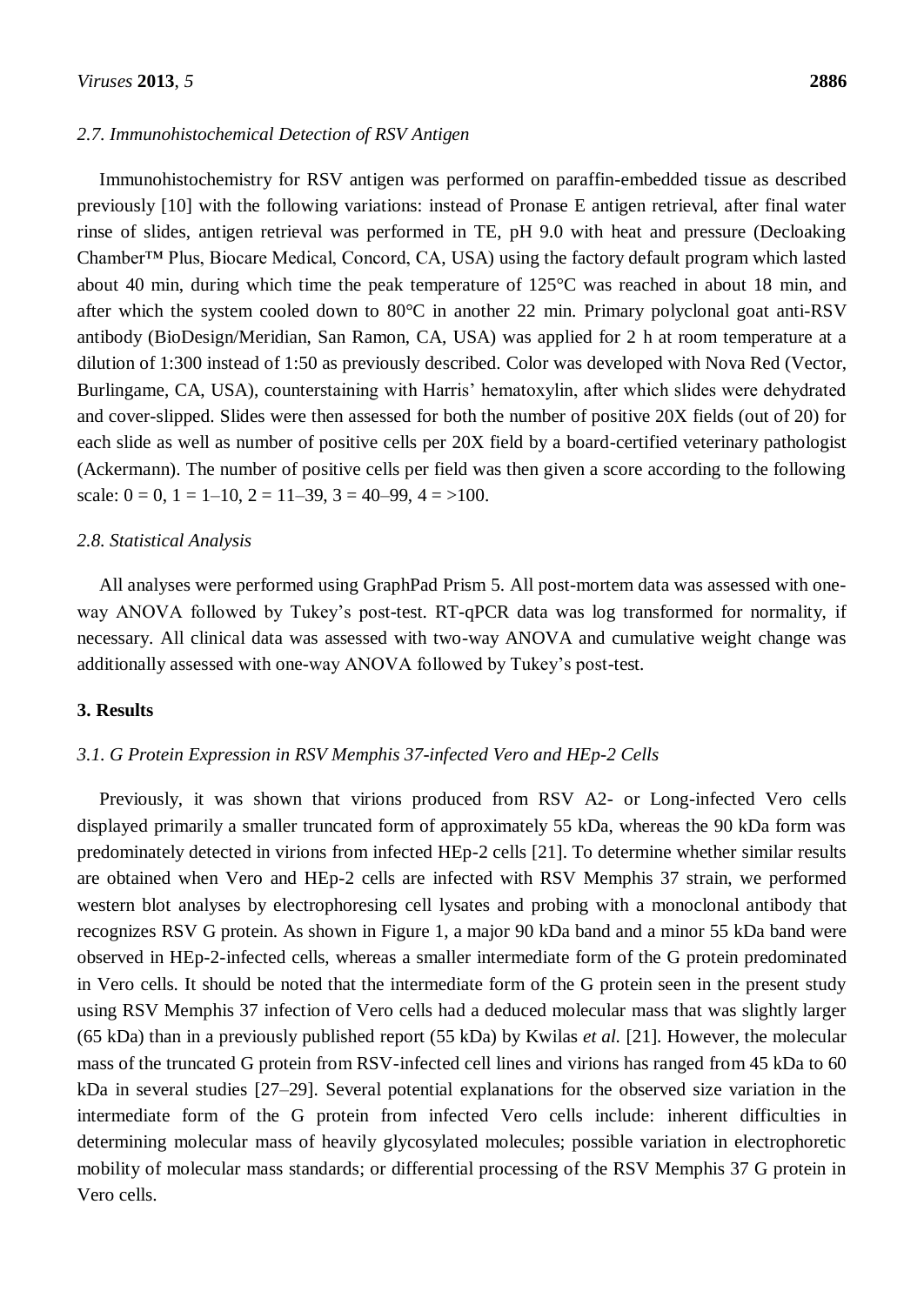#### *3.2. Clinical and Post-Mortem Findings*

The NeV lambs had a significantly lower respiratory rate than the InV group on days 3 and 6, and NeV lambs had significantly lower respiratory rate than NeH lambs on the day of inoculation (day 0). There were no significant differences in body temperature or weight gain over the course of the study. Of the two NeV lambs, one had a mild cough and mild wheeze, though no gross lesions. There was no significant difference from uninfected control lambs in clinical symptoms.

**Figure 1.** G glycoprotein expression RSV Memphis 37-infected Vero cells compared to infected HEp-2 cells. M37 RSV virus was grown for 2 passages in HEp-2 or Vero cells. Equivalent concentrations of whole cell lysate from mock or infected cells were then analyzed by western blot for expression of the RSV G protein. The majority of the G protein produced by RSV grown in HEp-2 cells was the 90 kDa form, with a minor band representing the 55 kDa form. In contrast, RSV grown in Vero cells produced undetectable levels of the 90 kDa form of the G protein, and instead produced a truncated 65 kDa form. Results are representative of three independent experiments.



Two of four INH lambs developed increased expiratory effort (forced expiration) with one of the lambs progressing to a grade 3 with clinical illness as evidenced by lethargy. The average expiratory effort scores had much variability but trended toward an increase and a significantly higher score for the IN HEp-2 group compared to control on day 6 (Figure 2). These two clinically symptomatic lambs had significant gross lesions characterized by large, well-delineated areas of dark red to red-gray discoloration and associated depressed parenchyma (atelectasis); a third lamb had very small, punctate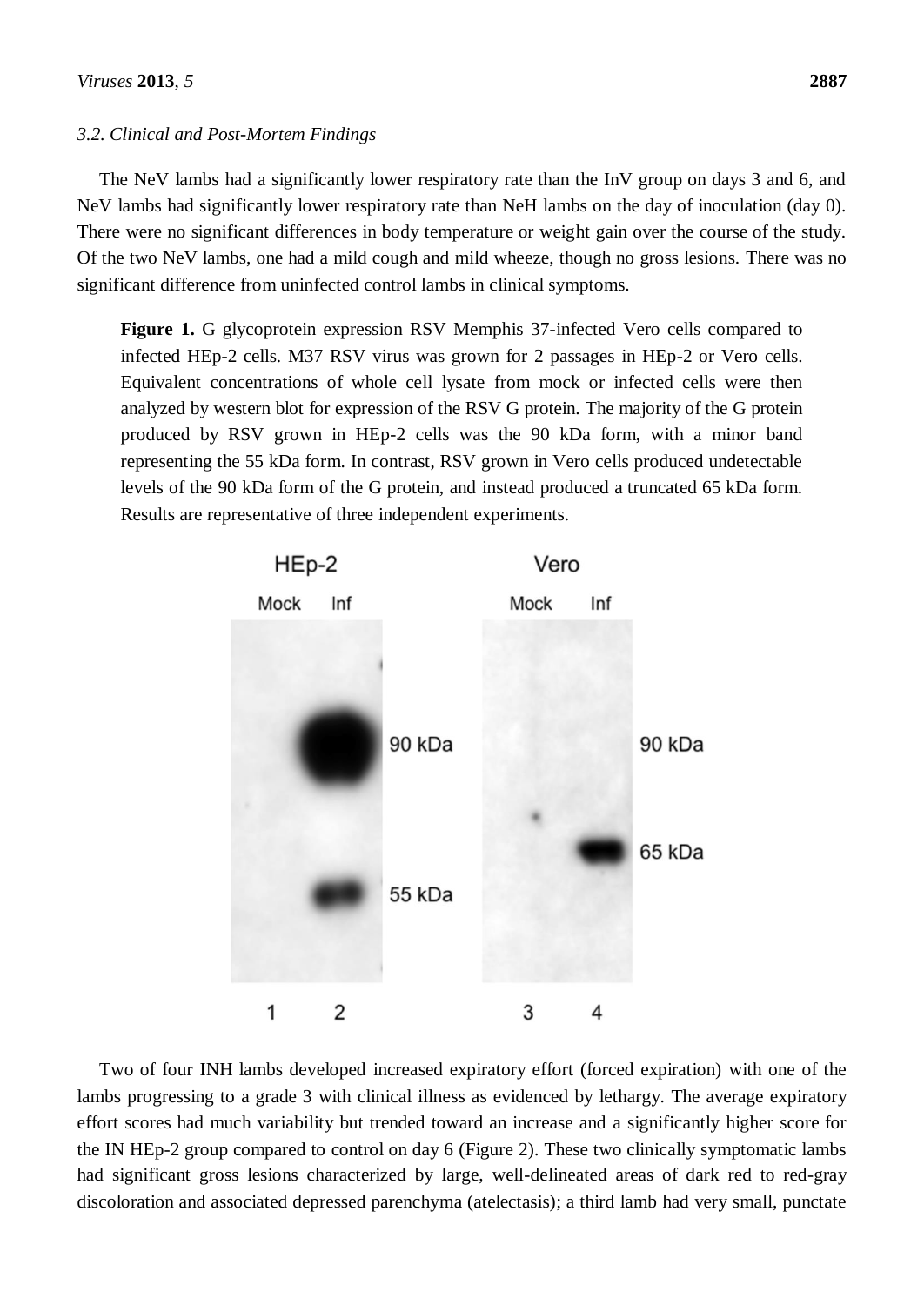areas of similar discoloration and the last lamb had no gross changes. These affected a larger portion of the cranial and middle lobes than the caudal or accessory lobes. Two of four INV lambs developed a grade 1 wheeze but the group wheeze score was never significantly different from control. These two lambs had small but distinct areas of slightly depressed dark red-gray discoloration. Of the five NeH lambs, one developed a grade 1 wheeze and one lamb developed a mild cough. All five of these lambs had dark red to red-gray multifocal, pinpoint to confluent foci of consolidation in most if not all lung lobes. The average gross lesion percentage score of the INH group was significantly higher than control lambs or INV lambs (Figure 3). Lambs inoculated with Vero-grown virus and euthanized at 3 and 14 days p.i. lacked significant clinical signs.

**Figure 2.** Daily clinical expiratory effort score, 0–3. Expiratory effort (e.g., forced expiratory effort; abdominal effort) was scored by:  $0 =$  no expiratory effort;  $1 =$  earliest detection of increased expiratory effort;  $2 =$  moderate effort, observed without picking up lamb;  $3 =$  hard abdominal effort with nostril flaring. On day 6 p.i. the intranasallyinoculated HEp-2-grown virus group had a significantly higher clinical expiratory effort score,  $p < 0.05$  designated by an asterisk (\*) compared to control lambs. Control  $n = 4$ , Intranasal (IN) HEp-2 *n* = 4, Intranasal (IN) Vero *n* = 4, Nebulized HEp-2 *n* = 5, Nebulized Vero  $n = 2$ .



#### *3.3. Histopathology Findings and Scores*

Intranasally-inoculated lambs with gross lesions had multifocal to confluent foci of cellular infiltrate that filled bronchioles and alveoli and expanded the alveolar interstitium consistent with RSV infection reported previously in lambs [5,9,10]. This infiltrate was composed of lymphocytes, neutrophils, macrophages, and plasma cells. Bronchioles and alveoli contained moderate to abundant amounts of sloughed, degenerate epithelial cells and neutrophils. Large epithelial syncytial cells were present within bronchioles. Pulmonary epithelium lining affected airways was low to plump cuboidal with oval, vesiculate nuclei (type II pneumocyte hyperplasia). The INH group tended to have smaller, more dispersed lesions with a similar cellular population, and presence of fewer epithelial syncytia.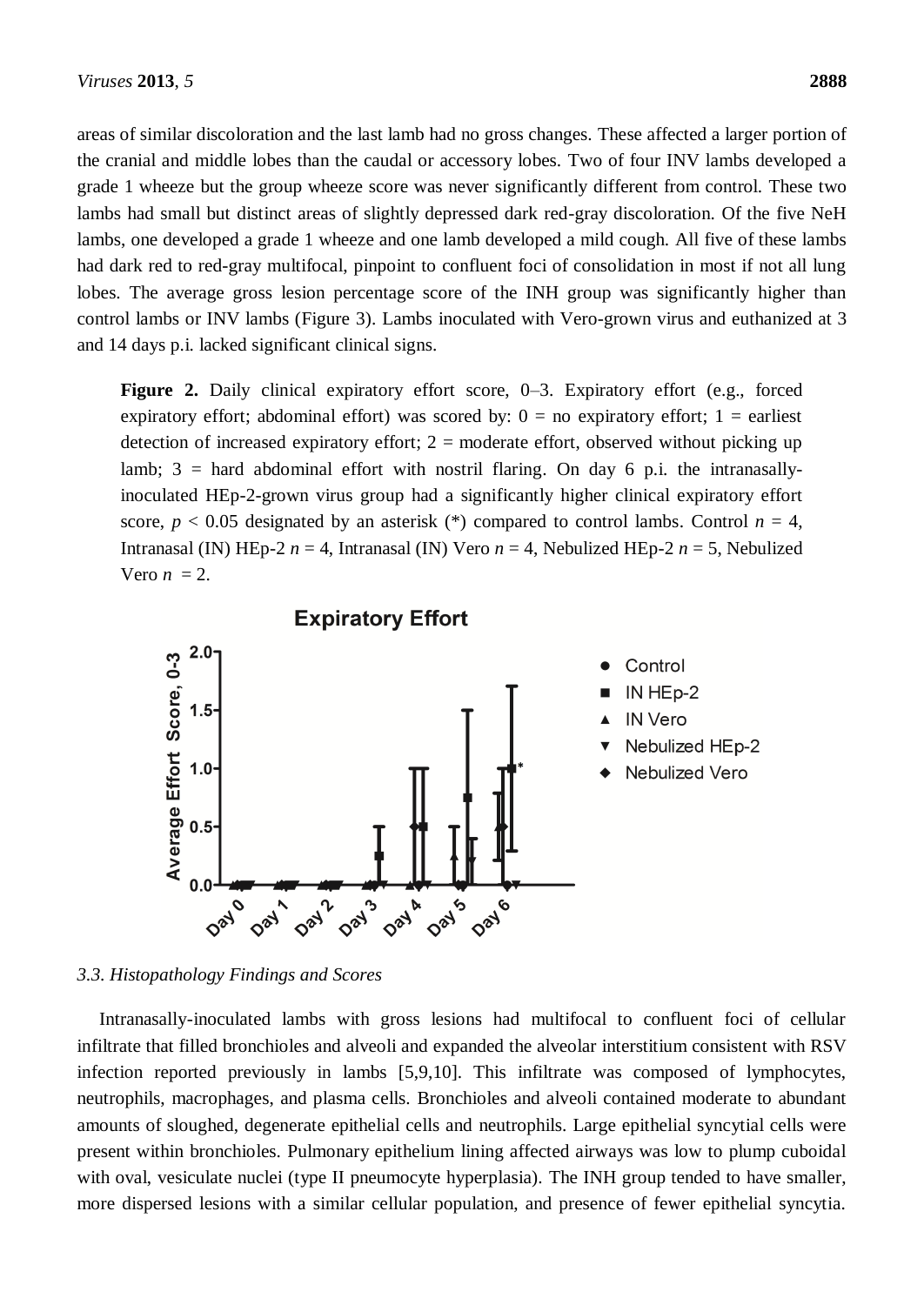Scoring of the histologic sections yielded a significantly higher score in NeH than the control or either of the Vero-inoculated groups, and INH lambs had a significantly higher score than the control or either of the Vero-inoculated groups (Figure 4). Lambs inoculated with Vero-grown virus and euthanized at 3 and 14 days p.i. lacked significant lesions.

**Figure 3.** Gross lesions of infected lambs. Arrows indicate viral lesions characterized by reddened regions of consolidation. The intranasal HEp-2 (INH) group had significantly more gross involvement than control, intranasal Vero (INV), or nebulized Vero (NeV) groups.



*3.4. Immunohistochemical Detection of RSV Antigen*

Control lambs and NeV lambs lacked staining for RSV antigen while other inoculated lambs had positive cells present in or near areas of consolidation (Figure 5). Antigen was present in epithelial cells lining alveoli, bronchioles and within the cytoplasm of occasional macrophages. Scoring of the histologic sections yielded a higher overall score per animal in INH compared to control or INV groups, and a higher overall score in NeH versus control or INV groups (Figure 5). The NeH group had a higher number of total positive fields per animal compared to control or either Vero-infected group (Figure 6). Lambs inoculated with Vero-grown virus and euthanized at 3 and 14 days p.i. lacked significant viral antigen.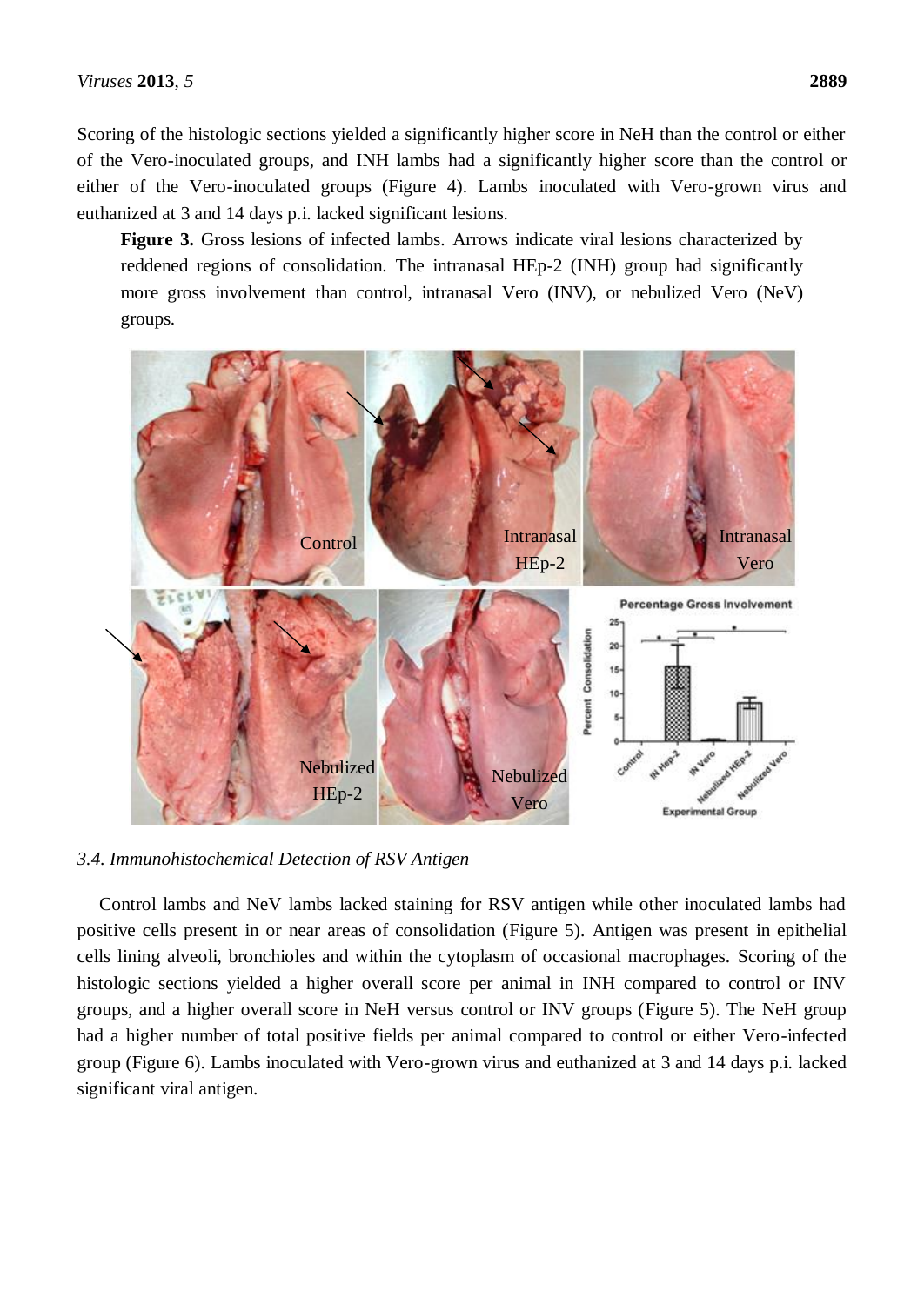**Figure 4.** Histopathologic findings of selected lung lesions from each group. Lung from a control lamb with normal histologic appearance (Control). Lung from a lamb with intranasal inoculation of HEp-2-grown virus (INH) with dense consolidation around neutrophilic bronchiolitis (Intranasal HEp-2). Lung from a lamb with intranasal inoculation of Vero-grown virus (INV) with slight thickening of bronchiolar adventitia and minimal alveolar septal thickening both caused by infiltrate of lymphocytes and macrophages (Intranasal Vero). Lung from a lamb with nebulized RSV grown in HEp-2 (NeH) with a consolidation pattern similar to INH, although fewer areas are consolidated (Nebulized HEp-2). Lung from a lamb with nebulized RSV grown in Vero cells (NeV) that lacks lesions (Nebulized Vero). The INH group had a significantly higher score (see methods for scoring criteria) than control, INV and NeV groups, while NeH had a significantly higher score than control, INV, or NeV groups,  $p < 0.05$ .

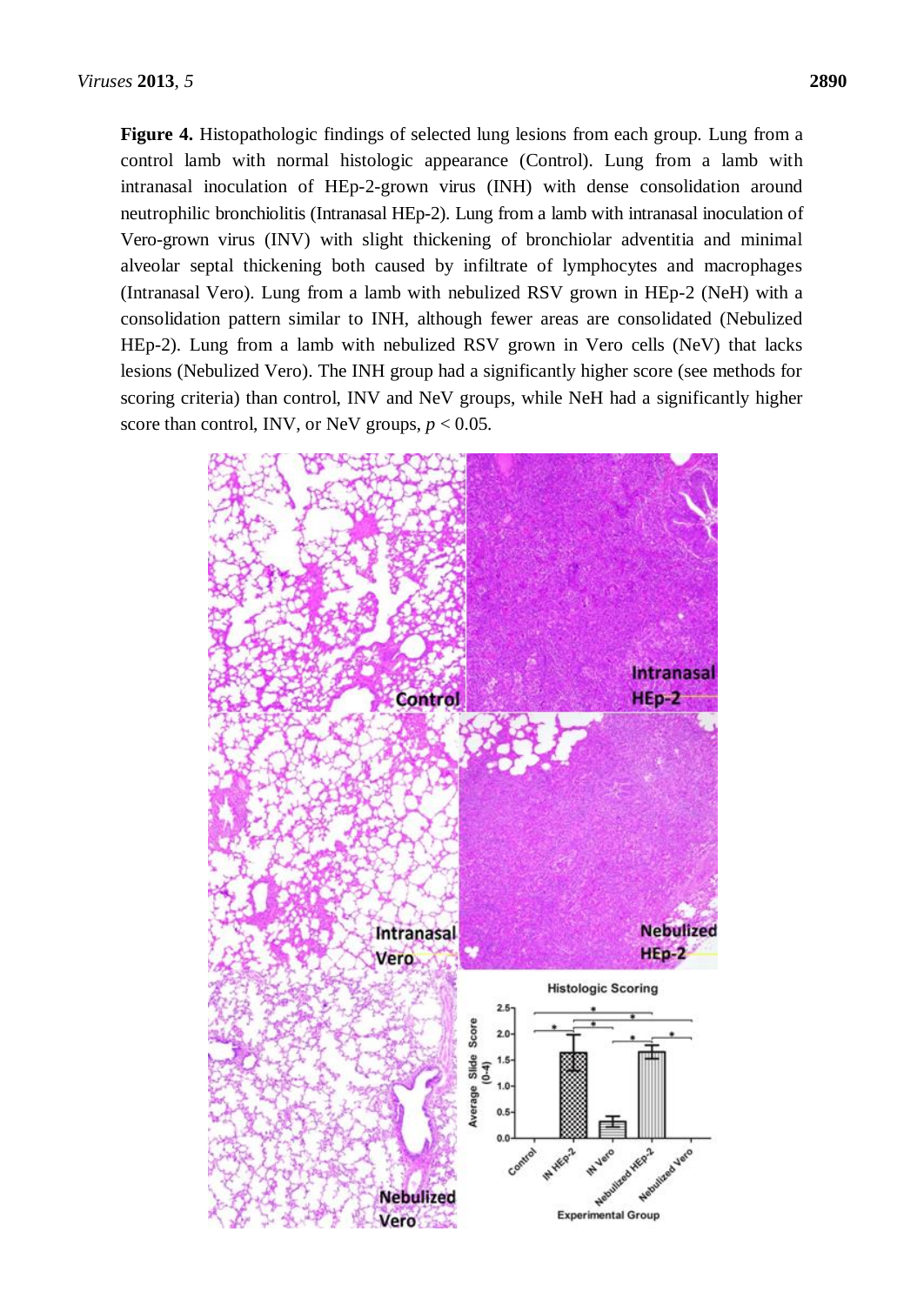**Figure 5.** Immunohistochemical staining for RSV antigen. Representative immunohistochemical staining of lambs inoculated with respiratory syncytial virus (RSV), 10X magnification. Viral antigen is widely dispersed and staining is intense in lung of lambs infected with RSV grown in HEp-2 cells while lambs inoculated with Vero cell grown RSV have minimal viral antigen.

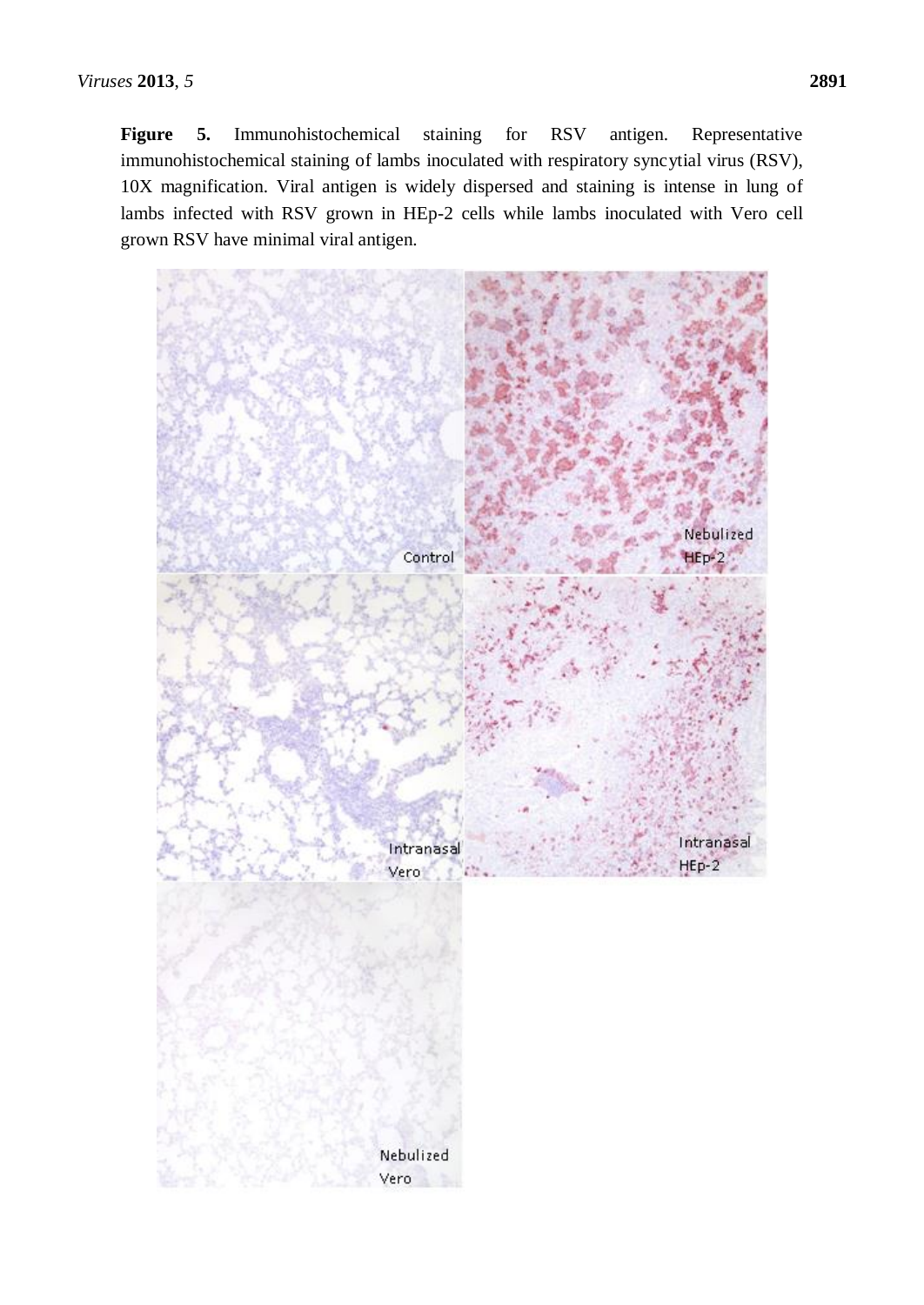**Figure 6.** RSV immunohistochemical stain scoring. Seven slides with two sections each of lung lobe (at least 1 cm  $\times$  1 cm) were scored for staining of RSV antigen. Slides were assessed for number of cells per 10X field with RSV antigen staining which was then given a score according to the following scale:  $0 = 0$ ,  $1 = 1{\text -}10$ ,  $2 = 11{\text -}39$ ,  $3 = 40{\text -}99$ ,  $4 = >100$ ; slides were also assessed for the number of 10X fields with RSV antigen out of 20 fields for each slide. Both groups inoculated with HEp-2-grown RSV had higher average slide scores than control or either group inoculated with Vero-grown RSV. Nebulized HEp-2-grown RSV had significantly more fields with RSV antigen than control or Vero-grown RSV groups,  $p < 0.05$ .



*3.5. RSV and Cytokine mRNA Levels*

Lung homogenates from each animal were assessed by RT-qPCR for relative mRNA levels of M37 RSV (M37). Control, INV, INH, and NEH tissues were also assessed for Clara cell secretory protein (CC10), surfactant protein A (SP-A), interleukin 6 (IL-6), interleukin 8 (IL-8), interleukin 10 (IL-10), macrophage inflammatory protein (MIP-1α), monocyte chemotactic protein (MCP-1α), tumor necrosis factor alpha (TNF-α), transforming growth factor beta (TGF-β), interferon beta (IFN-β), interferon gamma (IFN-γ), and regulated on activation, normal T cell expressed and secreted (RANTES). NeV tissues were not assessed for additional targets at the time of initial study and tissues were not available for retrospective analysis. Control animals and both NeV lambs lacked expression of RSV RNA by RT-qPCR while significant differences in viral levels were present between all groups except the two HEp-2-inoculated groups. CC10 levels were significant higher in NeH than either control of INH groups. TNF-α was significantly higher in INV lambs than either control or INH groups (Figure 7). Lambs inoculated with Vero-grown virus and euthanized at 3 and 14 days p.i. had minimal viral antigen at day 3 but less than the NeV lambs and no viral antigen at day 14 (data not shown).

#### **4. Discussion**

HEp-2-grown M37 virus caused disease when inoculated intranasally or when nebulized in neonatal lambs. In contrast, Vero-grown virus caused minimal clinical disease. Additionally, lower levels of viral RNA were detected in intranasal Vero (INV) than in either method of inoculation with HEp-2-grown virus. Although this is a limited study, the *in vivo* results, demonstrating differences in viral infectivity,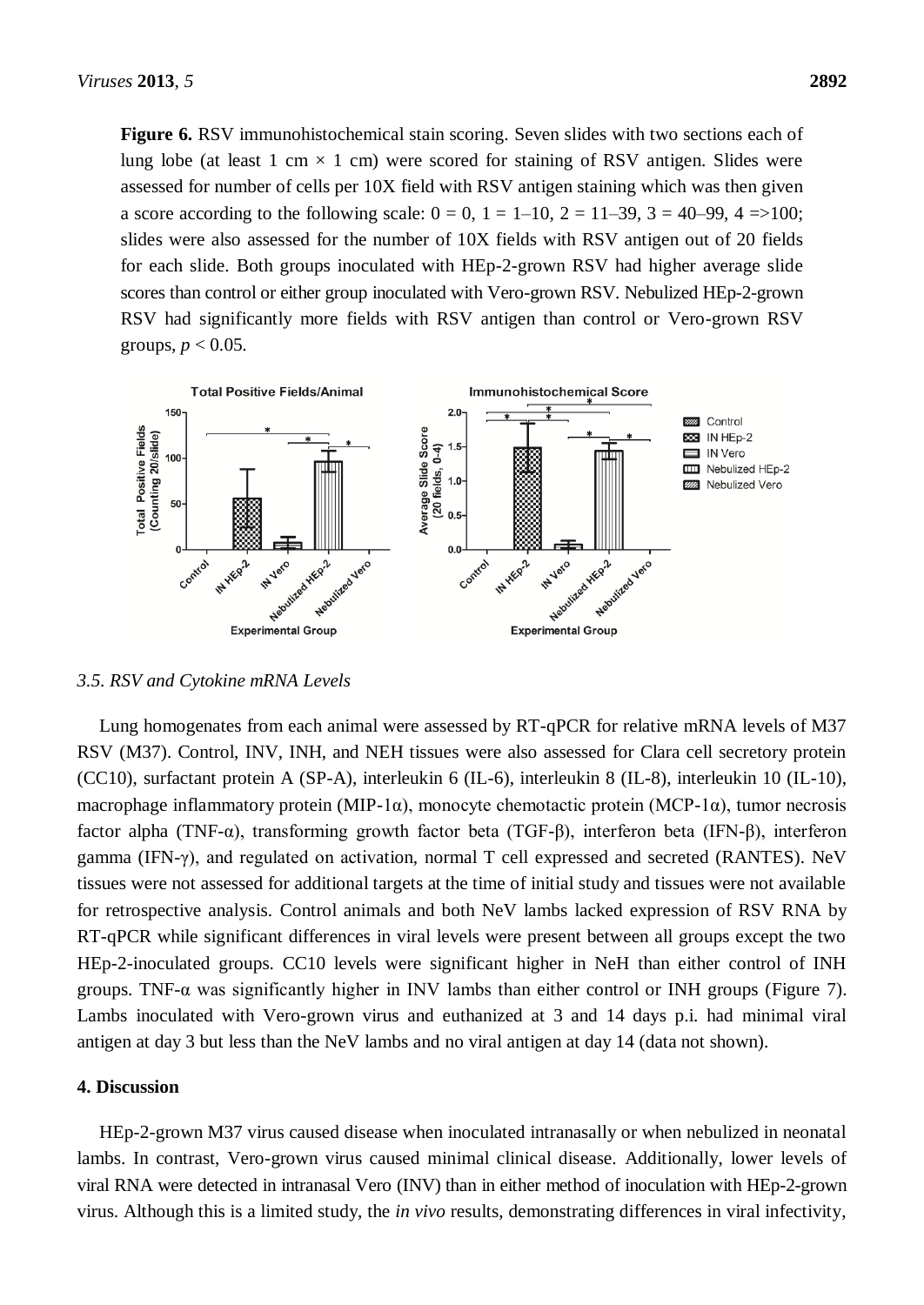are consistent with the *in vitro* mechanistic studies demonstrating differences in the G glycoprotein expression by RSV grown in Vero cells, that were confirmed in data shown in the present study, and which can result in decreased attachment of the virus to epithelial cells [13-24, 27-29].

**Figure 7.** Relative (RT-qPCR) mRNA levels of respiratory syncytial virus (RSV) and immune and inflammatory mediator targets, relative to standard curve. Significant differences between groups ( $p < 0.05$ ) are represented by a (\*). Clara cell secretory protein (CC10), surfactant protein A (SP-A), interleukin 6 (IL-6), interleukin 8 (IL-8), interleukin 10 (IL-10), macrophage inflammatory protein (MIP-1 $\alpha$ ), monocyte chemotactic protein (MCP1α), tumor necrosis factor alpha (TNF-α), transforming growth factor beta (TGF-β), interferon beta (IFN-β), interferon gamma (IFN-γ), and regulated on activation normal T cell expressed and secreted (RANTES).

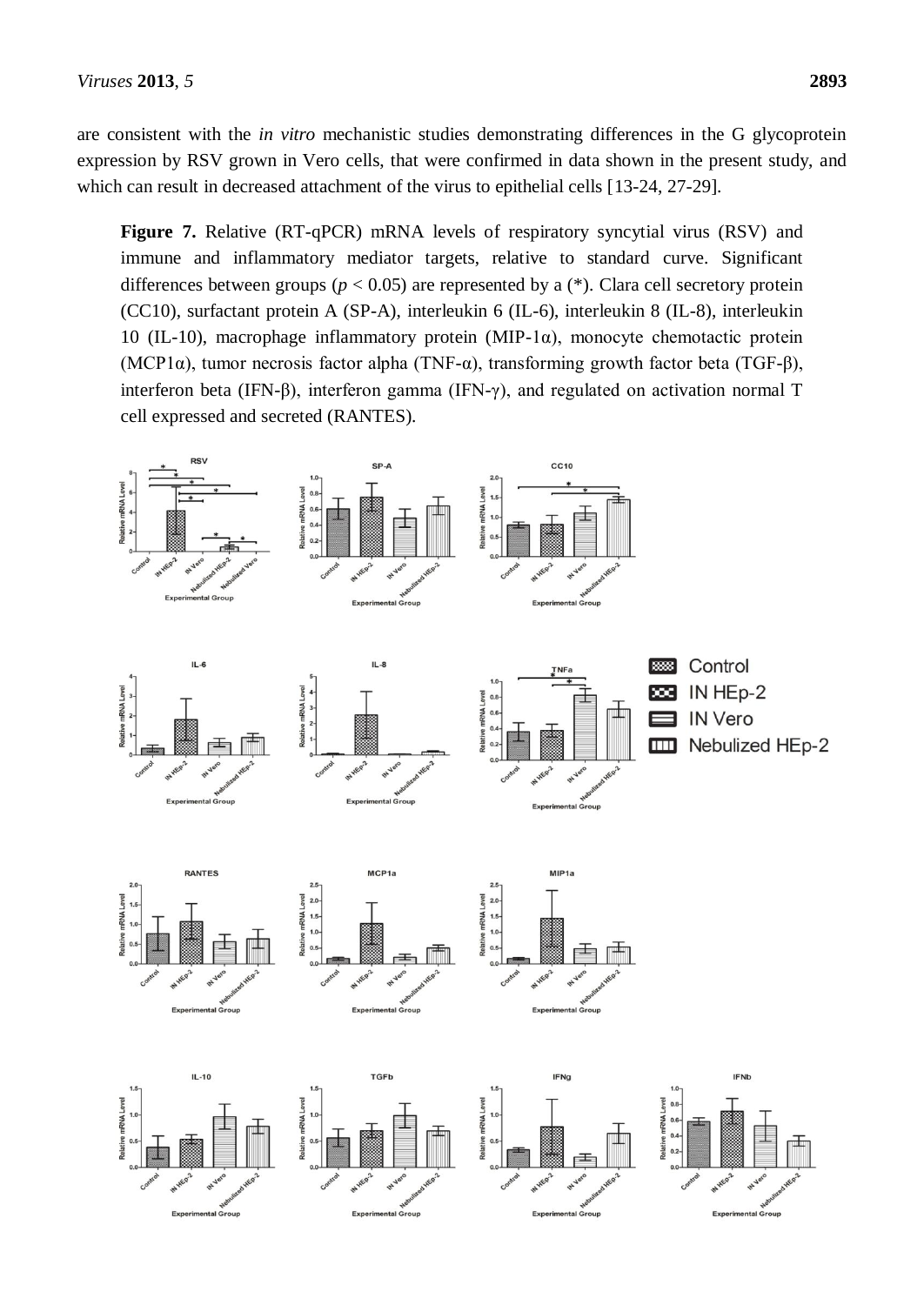The nebulized Vero (NeV) lambs had lower respiratory rates than nebulized HEp-2 (NeH) lambs on the day of inoculation and the INV lambs on days 3 and 6, but had no pathology or viral RNA detected post-mortem. Thus, their lower respiratory rate is attributed to natural variation. The infected lambs that differed from the NeV lambs did not have respiratory rates significantly above those of the control group and none of the groups' average respiratory rate was elevated or decreased significantly over the course of the study. Infection with the M37 strain appears to typically cause an increased expiratory effort and may either increase or decrease respiratory rate; causing tachypnea with less expiratory effort and slowing respirations with greater effort. Coughing by inoculated lambs is rare, but wheezing will sometimes accompany the expiratory effort, though it is usually mild and detectable only with a stethoscope. On day 6 p.i., the increased expiratory effort in the INH was significantly higher than control lambs, which was consistent with a previous experiment using M37 (manuscript in preparation). The lack of significant alterations at days 3 and 14 p.i. in lambs nebulized with Verogrown virus demonstrates that viral replication did not peak earlier or later than the six day time point.

TNF- $\alpha$  is an acute-phase, proinflammatory cytokine that has been shown to be increased in nasopharyngeal secretions at the time of hospitalization for RSV infection in infants [30]. In a previous study, we observed that an increase in TNF- $\alpha$  was shown to occur in inoculated lambs at day 3, but returned to control levels by day 6 p.i. [31]. Thus, increased TNF- $\alpha$  in the INV group is likely not due to RSV infection but perhaps a secondary underlying bacterial infection in some of the lambs since the lambs are acquired colostrum-deprived at 1–2 days of age. The variation in CC10 levels is difficult to interpret, as initial death of Clara cells will release CC10 or CC10 can be upregulated, while a reduction in Clara cells decreases overall production of CC10. Additionally, Clara cell responses tend to be localized, so sampling can affect results as well. None-the-less, the increase in CC10 in the NeH group is intriguing. Further characterization of Clara cells and CC10 in RSV throughout the course of disease as well as at the cellular level, possibly by laser capture microdissection techniques could be illuminating as to the role this cell type and protein play in RSV disease. Several other cytokines (IL-6, IL-8, RANTES, MCP-1α, MIP-1α, IFN-γ, and IFN-β) showed a trend of increased expression with intranasal inoculation of HEp-2-grown M37 and additional animals would likely clarify these trends.

An additional finding that may be important in further model development is the distribution of lesions with intranasal versus nebulized HEp-2-grown virus. Virus was detected by RT-qPCR in all nebulized lambs, but only 3 of 4 intranasally-inoculated lambs. Thus, while viral RNA levels and immunohistochemical scores were higher, and consolidation and histologic lesions more severe in the intranasally-inoculated lambs, more lambs had detectable viral RNA levels at 6 days p.i. in the nebulized group. Additionally, while a greater number of cells were positive by IHC in the intranasally-inoculated lambs, a greater portion of microscopic fields had detectable antigen in the nebulized lambs. The nebulization reduces viral titer by roughly one log (data not shown; manuscript under review) and thus may contribute to the decreased infectivity of nebulized inoculum; however, this likely affects both HEp-2 and Vero-grown virus similarly. Various types of nebulizers and types of nebulization delivery (increased volumes with various titers, longer duration) may further affect the degree of disease severity. Our recent work demonstrates that nebulized delivery of RSV M37 grown in HEp-2 cells causes consistent disease with high titers in bronchoalveolar lavage fluid [30-32].

In summary, HEp-2-grown M37 hRSV administered by intranasal or nebulized methods causes increased disease in neonatal lambs (*in vivo*) when compared to Vero-grown virus and this is perhaps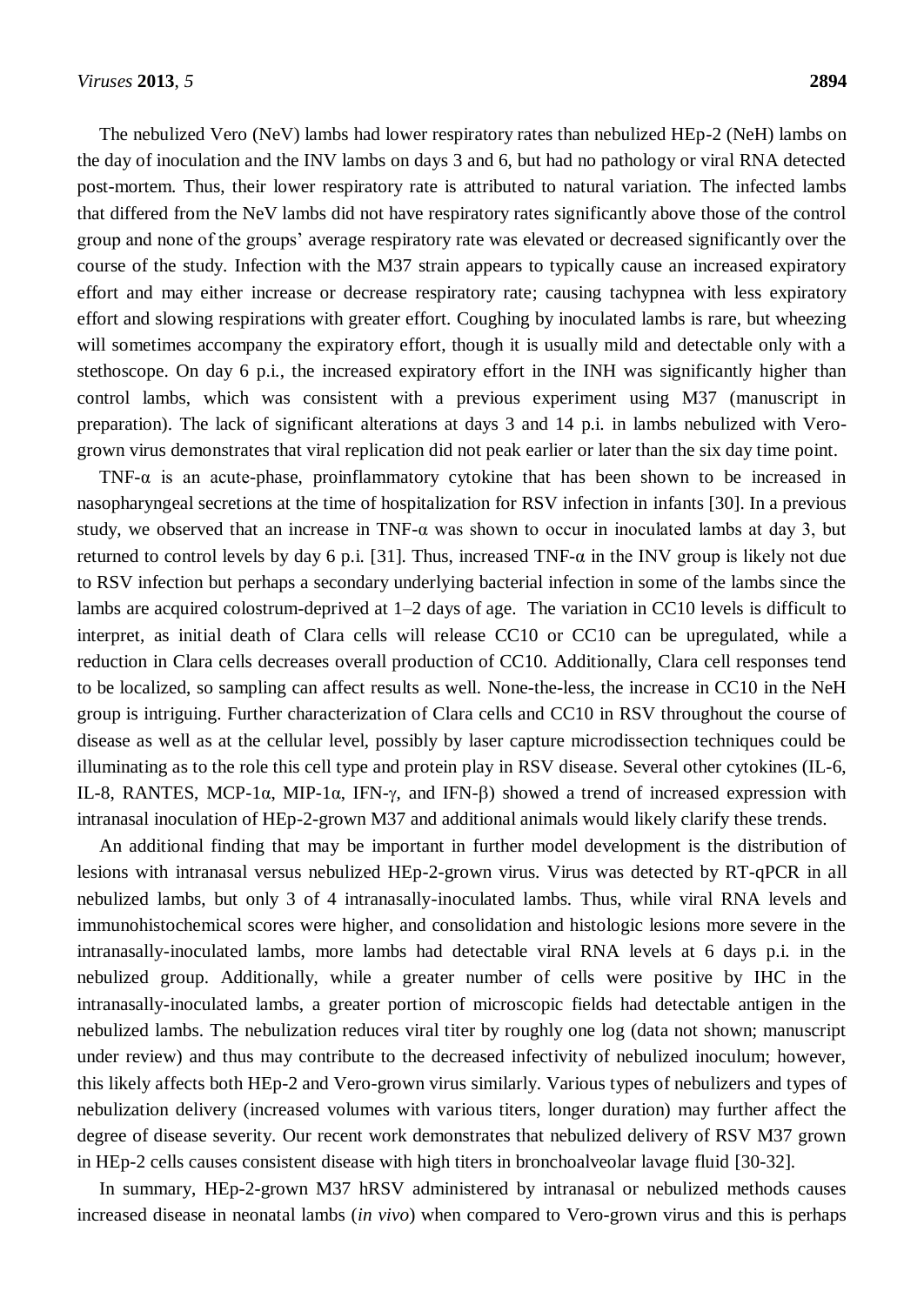due, at least in part, to a truncated viral G attachment protein. Additionally, nebulized virus yields a different pattern of gross and histologic lesions and may yield more consistent infection. This study and others continue to demonstrate that sheep are a useful model of perinatal infection using intranasally-inoculated or nebulized HEp-2-grown RSV.

## **Acknowledgments**

This work was funded in part by NIH NIAID 1R56AI091000-01A1, Gilead Sciences, Inc., and Iowa State University CVM Seed Grants. The authors would like to thank Allison Hannen for her assistance in optimizing the immunohistochemical technique, and Jacob Tupper for his assistance throughout the study.

## **Conflicts of Interest**

The authors declare no conflict of interest.

## **References**

- 1. Nair, H.; Nokes, D.J.; Gessner, B.D.; Dherani, M.; Madhi, S.A.; Singleton, R.J.; O'Brien, K.L.; Roca, A.; Wright, P.F.; Bruce, N.; *et al.* Global burden of acute lower respiratory infections due to respiratory syncytial virus in young children: A systematic review and meta-analysis. *Lancet* **2010**, *375*, 1545–1555.
- 2. WHO. Acute respiratory infections (update September 2009), 2009 09/09 [cited 2013]. [http://www.who.int/vaccine\\_research/diseases/ari/en/index2.html](http://www.who.int/vaccine_research/diseases/ari/en/index2.html) (accesssed on 12 March 2012).
- 3. Collins, P.L.; Melero, J.A. Progress in understanding and controlling respiratory syncytial virus: still crazy after all these years. *Virus Res.* **2011**, *162*, 80–99.
- 4. Utsumi, M.; Makimoto, K.; Quroshi, N.; Ashida, N. Types of infectious outbreaks and their impact in elderly care facilities: a review of the literature. *Age Ageing* **2010**, *39*, 299–305.
- 5. Derscheid, R.J.; Ackermann, M.R. Perinatal lamb model of respiratory syncytial virus (RSV) infection. *Viruses* **2012**, *4*, 2359–2378.
- 6. Alcorn, D.G.; Adamson, T.M.; Maloney, J.E.; Robinson, P.M. A morphologic and morphometric analysis of fetal lung development in the sheep. *Anat. Rec.* **1981**, *201*, 655–667.
- 7. Smith, L.J.; McKay, K.O.; van Asperen, P.P.; Selvadurai, H.; Fitzgerald, D.A. Normal development of the lung and premature birth. *Paediatr. Respir. Rev.* **2010**, *11*, 135–142.
- 8. Parker, D; Prince, A. Innate immunity in the respiratory epithelium. *Am. J. Respir. Cell Mol. Biol.* **2011**, *45*, 189–201.
- 9. Meyerholz, D.K.; Grubor, B.; Fach, S.J.; Sacco, R.E.; Lehmkuhl, H.D.; Gallup, J.M.; Ackermann, M.R. Reduced clearance of respiratory syncytial virus in a preterm lamb model. *Microbes Infect.* **2004**, *6*, 1312–1319.
- 10. Olivier, A.; Gallup, J.M.; de Macedo, M.M.; Varga, S.M.; Ackermann, M.R. Human respiratory syncytial virus A2 strain replicates and induces innate immune responses by respiratory epithelia of neonatal lambs. *Int. J. Exp. Pathol.* **2009**, *90*, 431–438.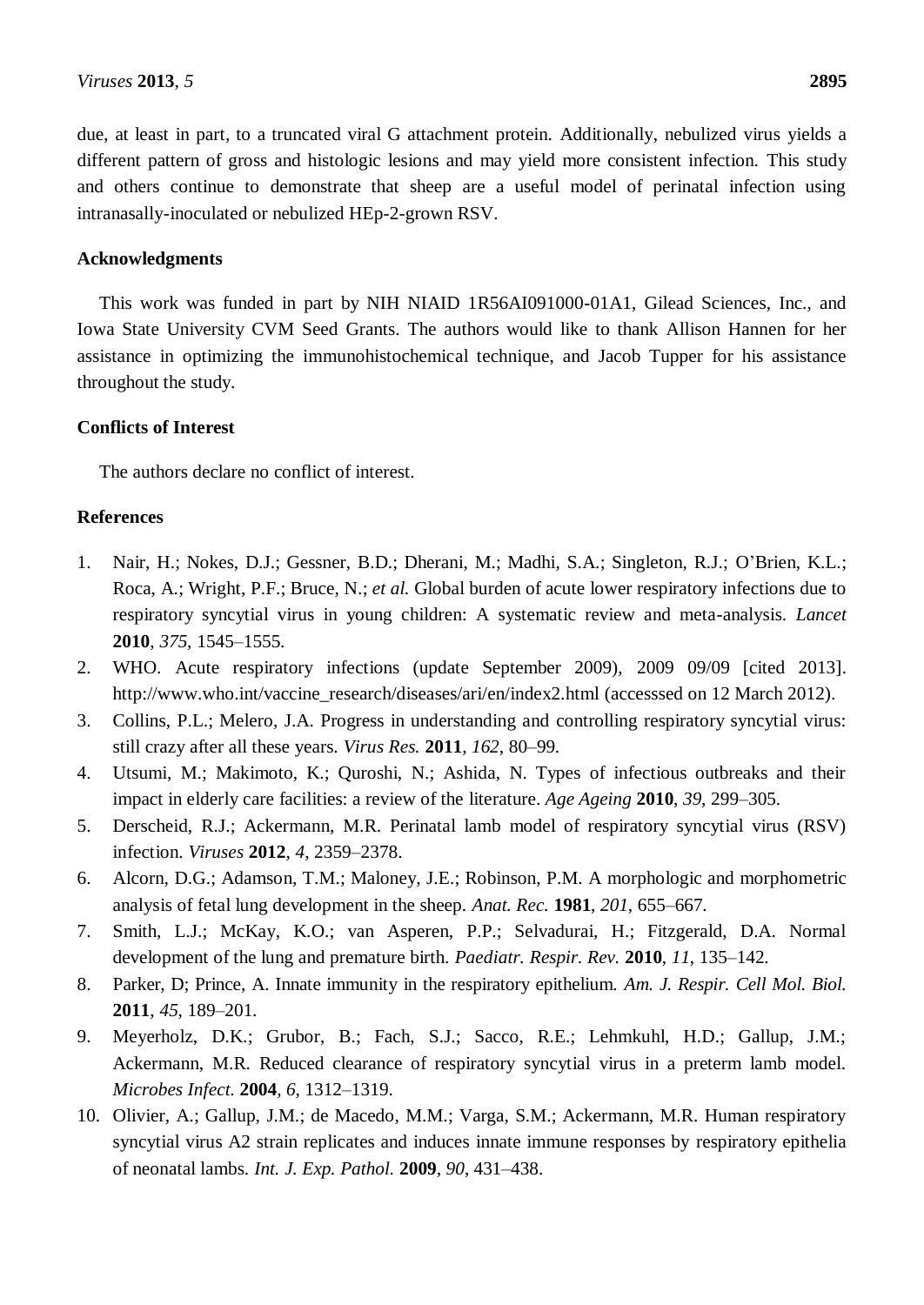- 11. Bukreyev, A; Yang, L.; Fricke, J.; Cheng, L.; Ward, J.M.; Murphy, B.R; Collins, P.L. The secreted form of respiratory syncytial virus G glycoprotein helps the virus evade antibody-mediated restriction of replication by acting as an antigen decoy and through effects on Fc receptor-bearing leukocytes. *J. Virol*. **2008**, *82*, 12191–12204.
- 12. Gruber, C.; Levine, S. Respiratory syncytial virus polypeptides. III. The envelope-associated proteins. *J. Gen. Virol.* **1983**, *64*, 825–832.
- 13. Levine, S. Polypeptides of respiratory syncytial virus. *J. Virol.* **1977**, *21*, 427–431.
- 14. Levine, S.; Klaiber-Franco, R.; Paradiso, P.R. Demonstration that glycoprotein G is the attachment protein of respiratory syncytial virus. *J. Gen. Virol*. **1987**, *68*, 2521–2524.
- 15. Collins, P.L.; Mottet, G. Oligomerization and post-translational processing of glycoprotein G of human respiratory syncytial virus: Altered O-glycosylation in the presence of brefeldin. *A. J. Gen. Virol.***1992**, *73*, 849–863.
- 16. Ding, M.X.; Wen, D.Z.; Schlesinger, M.J.; Wertz, G.W.; Ball, L.A. Expression and glycosylation of the respiratory syncytial virus G protein in Saccharomyces cerevisiae. *Virology* **1987**, *159*, 450–453.
- 17. Lamb, R.A.; Jardetzky, T.S. Structural basis of viral invasion: Lessons from paramyxovirus F*. Curr. Opin. Struct. Biol.* **2007**, *17*, 427–436.
- 18. Johnson, T.R; McLellan, J.S.; Graham, B.S. Respiratory syncytial virus glycoprotein G interacts with DC-SIGN and L-SIGN to activate ERK1 and ERK2. *J. Virol.* **2012**, *86*, 1339–1347.
- 19. Batonick, M.; Oomens, A.G.; Wertz, G.W. Human respiratory syncytial virus glycoproteins are not required for apical targeting and release from polarized epithelial cells. *J. Virol.* **2008**, *82*, 8664–8672.
- 20. Karron, R.A; Buonagurio, D.A.; Georgiu, A.F; Whitehead, S.S.; Adamus, J.E.; Clements-Mann, M.L.; Harris, D.O.; Randolph, V.B.; Udem, S.A.; Murphy, B.R.; *et al.* Respiratory syncytial virus (RSV) SH and G proteins are not essential for viral replication in vitro: clinical evaluation and molecular characterization of a cold-passaged, attenuated RSV subgroup B mutant. *Proc. Natl. Acad. Sci.* **1997**, *94*, 13961–13966.
- 21. Kwilas, S.; Liesman, R.M.; Zhang, L.; Walsh, E.; Pickles, R.J.; Peeples, M.E. Respiratory syncytial virus grown in Vero cells contains a truncated attachment protein that alters its infectivity and dependence on glycosaminoglycans*. J. Virol.* **2009**, *83*, 10710–10718.
- 22. Wunner, W.H.; Pringle, C.R. Respiratory syncytial virus proteins. *Virology* **1976**, *73*, 228–243.
- 23. Moussa, A. Assembly of enveloped respiratory syncytial virus particles within the cytoplasm of infected Vero cells. *Arch. Virol*. **1994**, *134*, 205–211.
- 24. Norrby, E.; Marusyk, H.; Orvell, C. Morphogenesis of respiratory syncytial virus in a green monkey kidney cell line (Vero). *J. Virol*. **1970**, *6*, 237–242.
- 25. DeVincenzo, J.P.; Wilkinson, T.; Vaishnaw, A.; Cehelsky, J.; Meyers, R.; Nochur, S.; Harrison, L.; Meeking, P.; Mann, A.; Moane, E.; *et. al*. Viral load drives disease in humans experimentally infected with respiratory syncytial virus. *Am. J. Respir. Crit. Care Med.* **2010**, *182*, 1305–1314.
- 26. Gallup, J.M.; Ackermann, M.R. The 'PREXCEL-Q Method' for qPCR. *Int. J. Biomed. Sci*. **2008**, *4*, 273–293.
- 27. Gruber, C.; Levine, S. Respiratory syncytial virus polypeptides IV. The oligosaccharides of the glycoproteins. *J. Gen. Virol.* **1985**, *66*, 417–432.